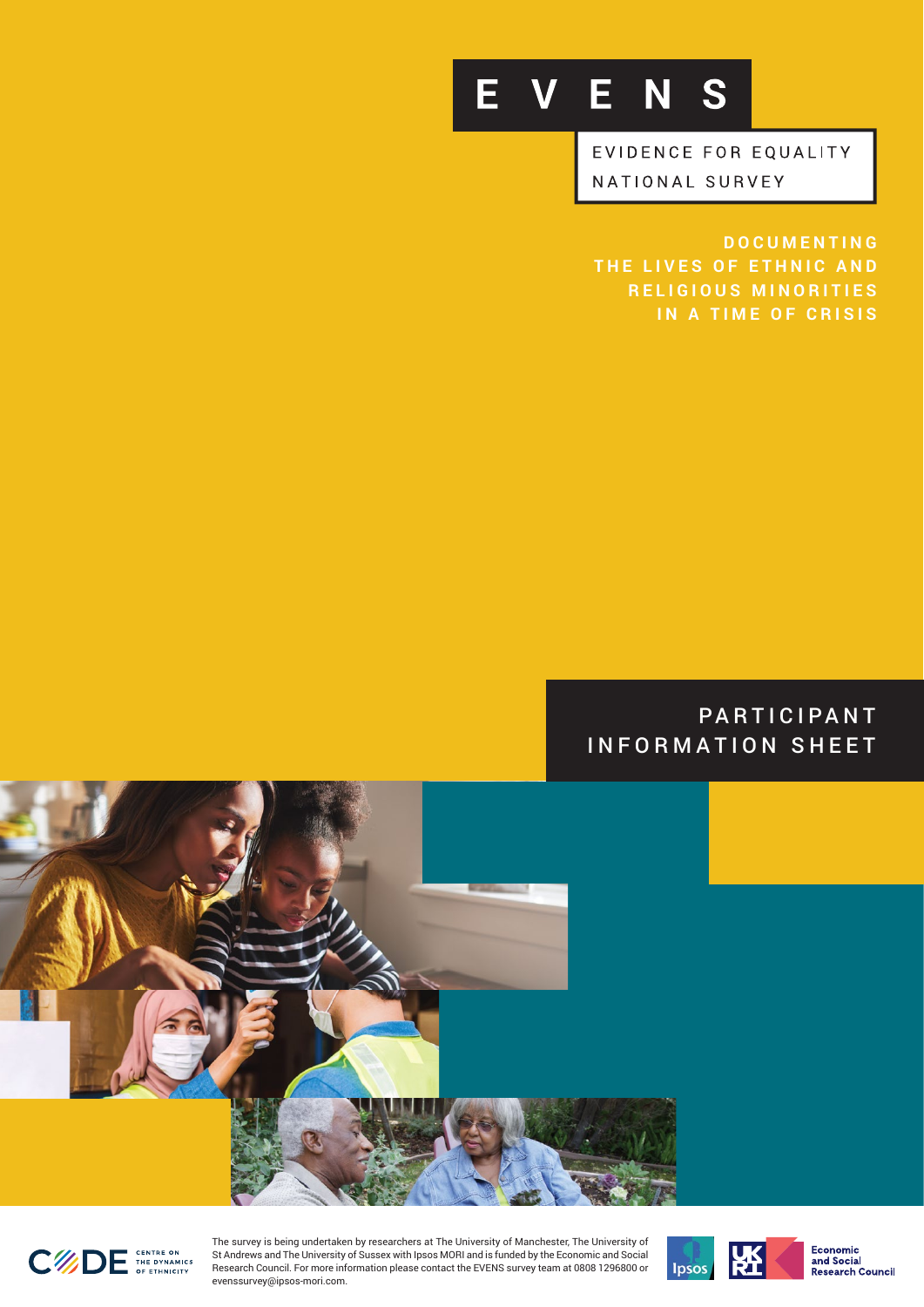

You are being invited to take part in the Evidence for Equality National Survey (EVENS). Before you decide whether to take part, it is important for you to understand why the research is being conducted and what it will involve. Please take time to read the following information carefully before taking part and feel free to discuss it with others if you wish. If you would like more information or further clarity, please get in touch. Thank you for taking the time to read this.

## Who will conduct the research?

The research will be conducted by Ipsos MORI on behalf of researchers at The University of Manchester, The University of St Andrews and The University of Sussex.

### What is the purpose of the research?

We want to find out how the Covid-19 pandemic and the lockdowns are affecting ethnic minority people in England, Scotland and Wales. We will ask about how different areas of your life have been affected e.g. education, employment and economic wellbeing, housing, social, political participation, health, and experiences of racism and discrimination.

# Why have I been chosen to take part?

We are interested in learning about your experiences of the Covid-19 pandemic. We are particularly interested in documenting the experiences of ethnic and religious minorities. This survey is also being asked among the wider general public so that we can understand the views of different groups of people.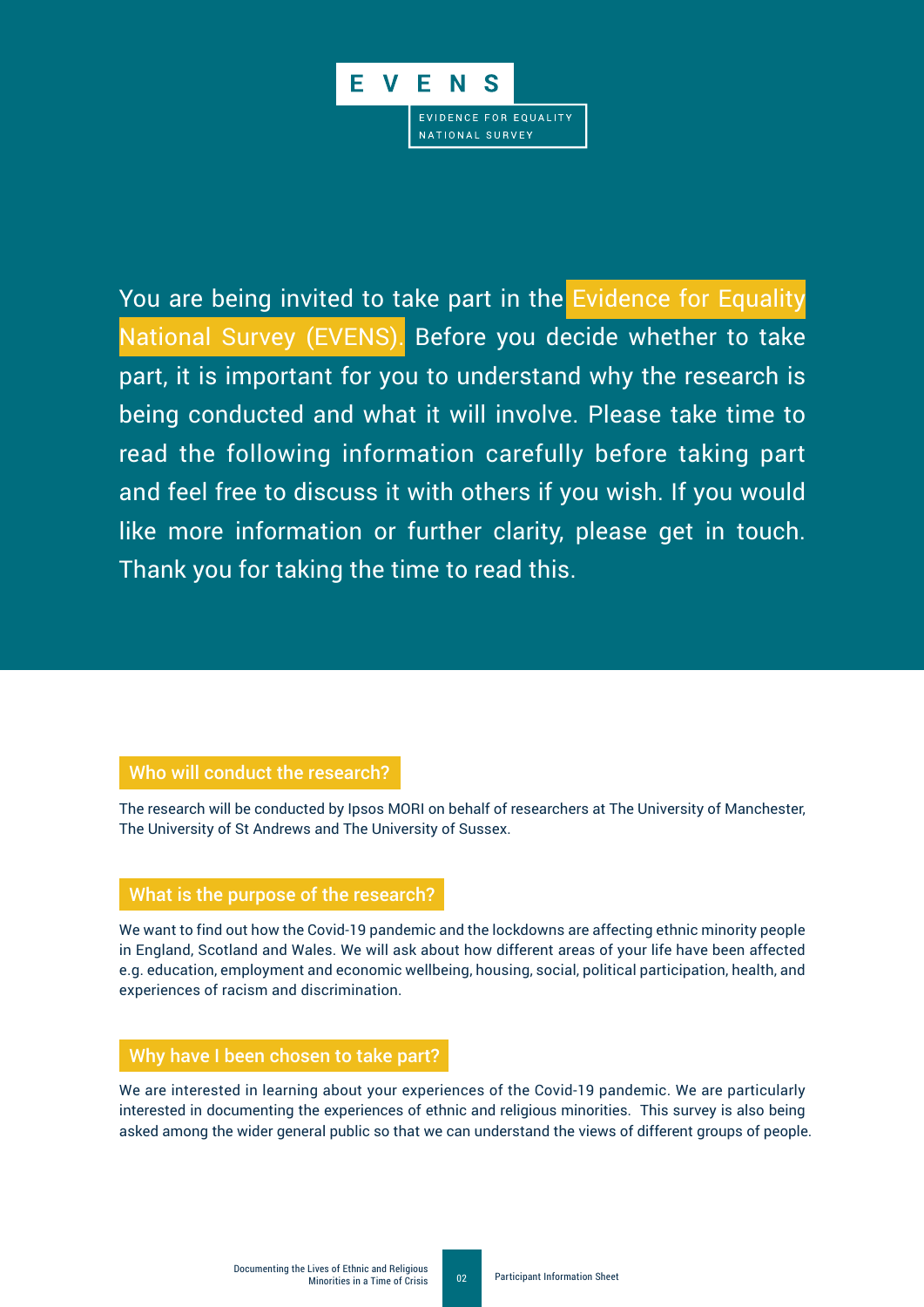

### Will the outcomes of the research be published?

The results of the study will be published on the study website www.ethnicity.ac.uk/evensurvey and on our social media channels @EVENSurvey. Survey findings will be published and shared with academic users through online working papers, articles in peer-reviewed journals, edited volumes, monographs, seminars and conference presentations. We will also publish policy briefings, media articles and blog posts based on the survey findings. We will share findings with the public through workshops, podcasts and videos.

# Who has reviewed the research project?

This Project has been approved by the University of Manchester's Research Ethics Committee [2021-10455-17768].

# Who is funding the research project?

This survey has been funded by the Economic and Social Research Council (ESRC).

# What would I be asked to do if I took part?

First you will be asked a few questions in a short registration survey to check if you are eligible to take part in the main survey. If you are eligible, you would be asked to participate in a 30 minute online survey or, if you prefer, a 40 minute telephone survey interview about your experiences during the Covid-19 pandemic.

# Will I be compensated for taking part?

If you are eligible to take the main survey and go on the complete it in full, you will receive a gift voucher for completing the survey.

# What happens if I do not want to take part or if I change my mind?

It is up to you to decide whether or not to take part. If you do decide to take part, you will be able to view this information sheet online by accessing it via Ipsos MORI's information pag[e evenssurveyinfo.ipsos-mori.com.](https://evenssurveyinfo.ipsos-mori.com/) You will be asked to give your consent to take part online or over the telephone (if you take part over the telephone, Ipsos MORI can read this information sheet out to you in full if you require). If you decide to take part, you are still free to withdraw at any time without giving a reason and without detriment to yourself. This does not affect your data protection rights. If you decide not to take part, you do not need to do anything further.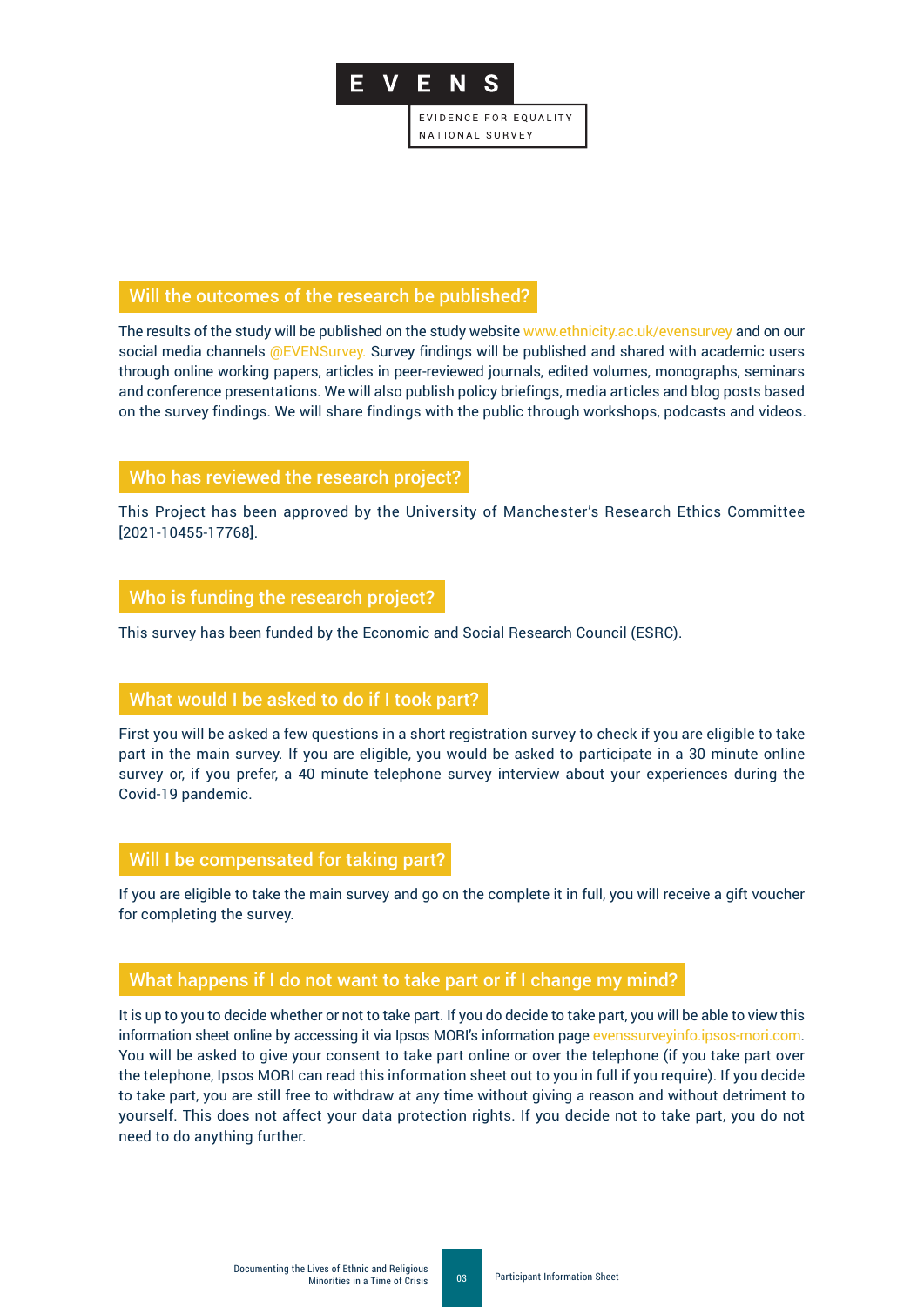

### What information will you collect about me?

In order to participate in this research project, Ipsos MORI will ask for information that could identify you, called "personal identifiable information". Specifically, you will be asked for your gender, age, ethnicity, religion, marital status, sexual orientation, country of birth and postal code.

At the end of the survey Ipsos MORI will also ask, with your permission, for contact details in order to send you a gift voucher and, again with your permission, to share contact details with us (the University of Manchester) so that we can invite you to take part in future studies by email, post or text message.

### Under what legal basis are you collecting this information?

The University of Manchester and Ipsos MORI are collecting and storing this personal identifiable information in accordance with data protection law which protect your rights. These state that we must have a legal basis (specific reason) for collecting your data. For this study, the specific reason that Ipsos MORI are collecting the data is "consent to participate in the research" and "consent to pass your data to the University of Manchester". When The University of Manchester are analysing the data the specific reason is that it is "a public interest task" and "a process necessary for research purposes".

### What are my rights in relation to the information you will collect about me?

You have a number of rights under data protection law regarding your personal information. You have the right to request access to any personal data, withdraw your consent or object to the processing of your personal data held by Ipsos MORI before 31 July 2021 (they will hold your data only for as long as necessary to fulfil their role in this study - to send you survey links, gift vouchers and transfer data to the University of Manchester). You can object to the processing of the survey answers you provide at any time before the data is processed for delivery by Ipsos MORI to the University of Manchester on 17 May 2021. For contact details held by the University of Manchester you can withdraw your consent for these to be held before 31 July 2026, when they will be destroyed, unless they are destroyed sooner if the University of Manchester decide that it is not necessary to hold them for the full length of the retention period e.g. in the event that the future research concludes earlier than expected.

If you would like to know more about your different rights or the way your personal information will be used to ensure we follow the law, please consult The University of Mancheste[r Privacy Notice for](https://documents.manchester.ac.uk/display.aspx?DocID=37095)  [Research](https://documents.manchester.ac.uk/display.aspx?DocID=37095) and the Ipsos MORI Privacy Notice that can be found on the survey information page: [evenssurveyinfo.ipsos-mori.com](https://evenssurveyinfo.ipsos-mori.com/)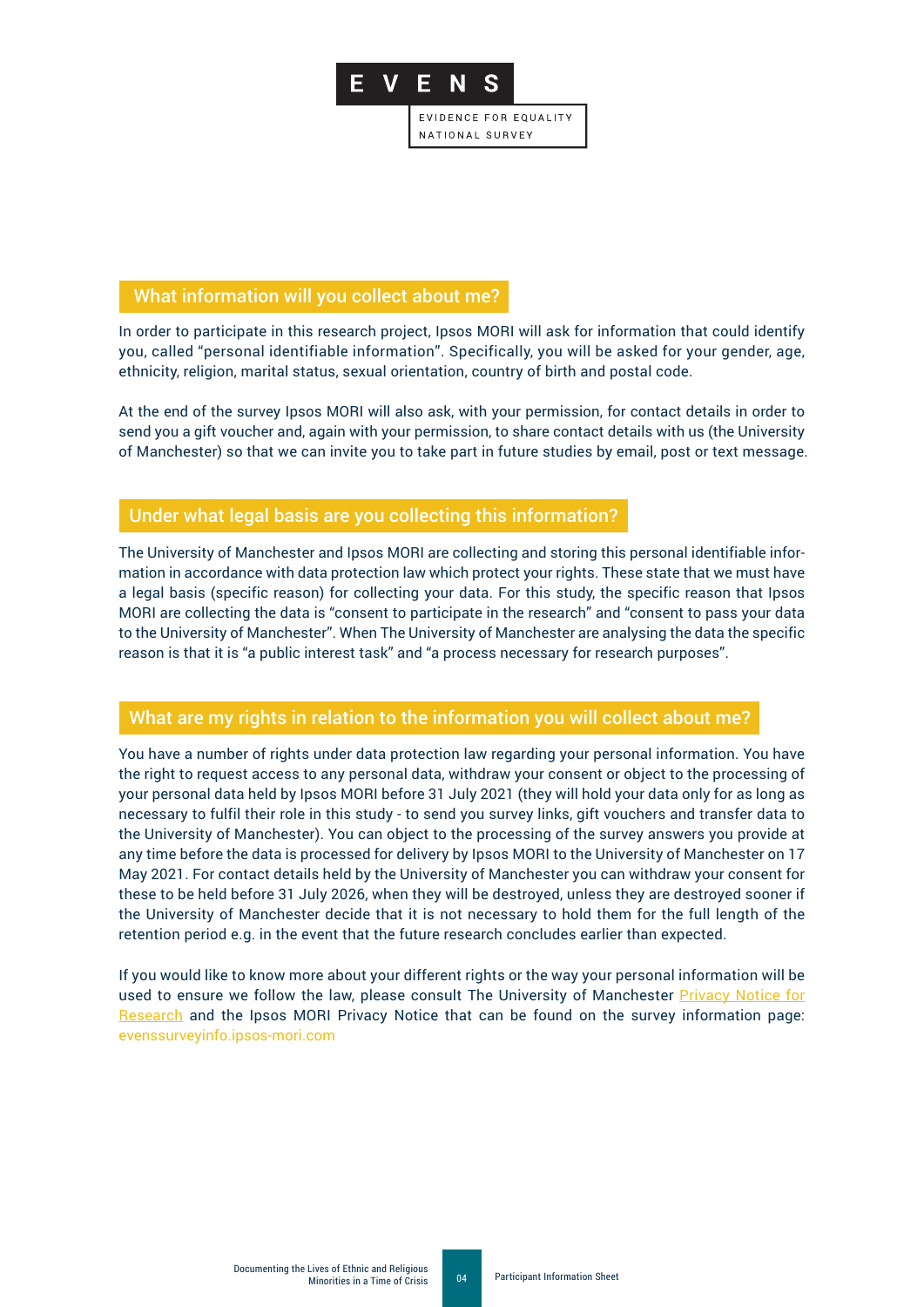

Will my participation in the study be confidential and my personal identifiable information be protected?

Yes. The only exception to this is if you reveal information that you intend to harm yourself or others; this will be discussed with you and further action - contacting the police, ambulance or social services - may need to be taken.

In accordance with data protection law, the University of Manchester and Ipsos MORI are the Data Controllers for this project. This means that we are responsible for making sure your personal information is kept secure, confidential and used only in the way you have been told it will be used. All researchers are trained with this in mind, and your data will be looked after in the following ways.

Your contact details and record of consent will be stored separately from your individual answers and will only be accessible to the study team at Ipsos MORI and specified researchers at The University of Manchester. If you agree to be recontacted by The University of Manchester about future research on similar topics, The University researchers will be able to link the files in order to invite you to take part. You can, at any point, request to be removed from the database for future contact.

Your contact details and individual answers will be stored separately, first by Ipsos MORI using their secure encrypted data servers (only named researchers at Ipsos MORI have access to your data whilst it is stored with them). Ipsos MORI will securely destroy their record of your contact details once the data have been transferred to the researchers at The University of Manchester, within three months from the end of the project.

Once contact details and individual answers are transferred to the researchers at The University of Manchester, they will be stored separately on highly secure research servers at the university and retained for up to five years. After this time, your contact details will be destroyed and the survey data will be fully anonymised.

If you choose to complete the survey on the telephone, the telephone survey interview may be recorded for quality control purposes. Audio recordings of the telephone interview that are stored by Ipsos MORI will be deleted within 3 months of the end of the data collection period.

A fully anonymised data set, will also be deposited with the UK Data Service and will be available to use by other researchers. Nobody will be able to identify you in this data or any results that are published from this survey.

Please also note that individuals from The University of Manchester or regulatory authorities may need to look at the data collected for this study to make sure the project is being carried out as planned. This may involve looking at identifiable data. All individuals involved in auditing and monitoring the study will have a strict duty of confidentiality to you as a research participant.

05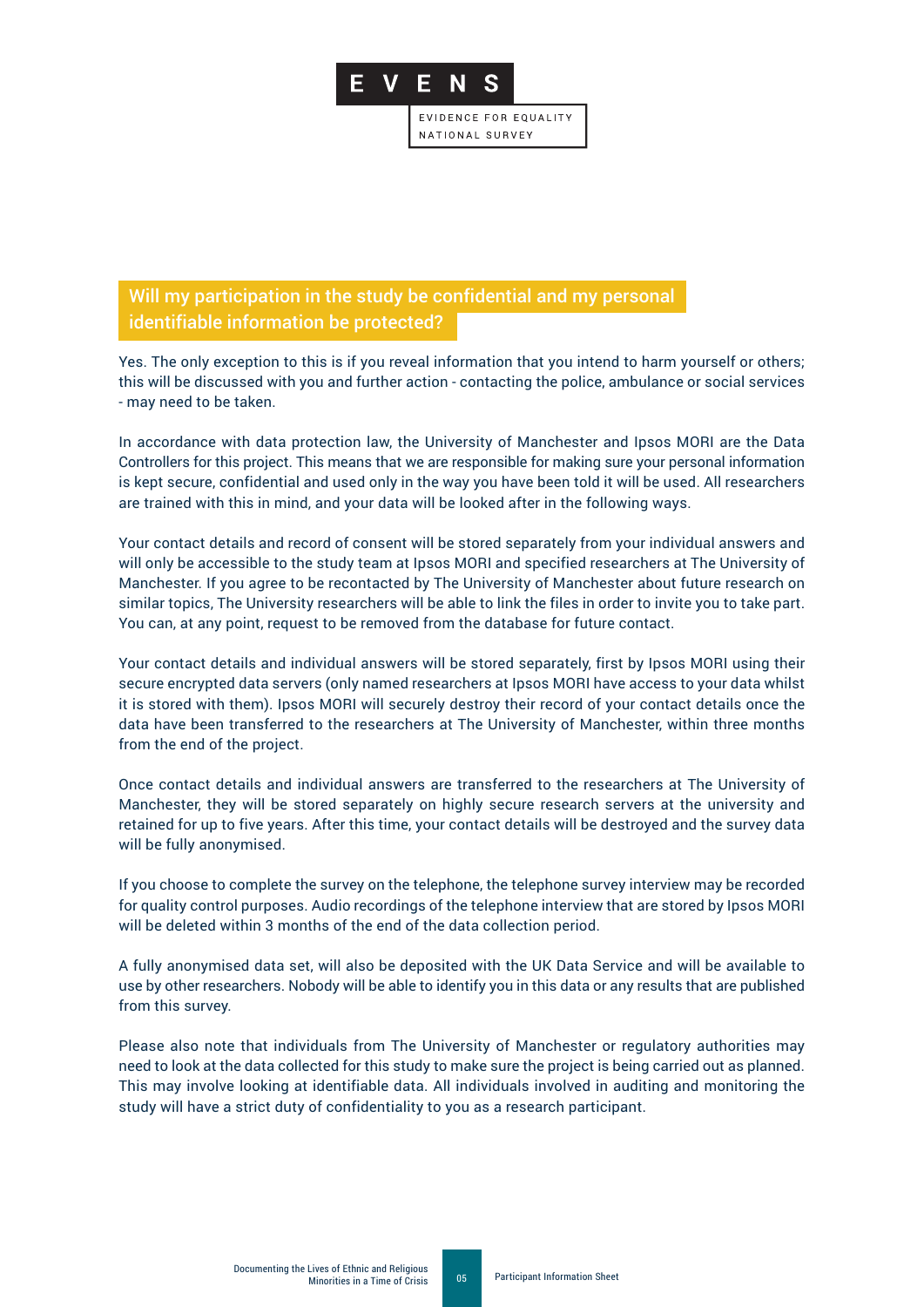

## What if I want to make a complaint?

If you have a complaint that you wish to direct to members of the research team, please contact Dr Nissa Finney (Nissa.Finney@st-andrews.ac.uk) or Professor James Nazroo (james.nazroo@manchester.ac.uk).

If you wish to make a formal complaint to someone independent of the research team or if you are not satisfied with the response you have gained from the researchers in the first instance then please contact: The Research Ethics Manager, Research Office, Christie Building, The University of Manchester, Oxford Road, Manchester, M13 9PL, by emailing: research.complaints@manchester.ac.uk or by telephoning 0161 275 2674.

If you wish to contact us about your data protection rights, please email dataprotection@manchester.ac.uk or write to The Information Governance Office, Christie Building, The University of Manchester, Oxford Road, M13 9PL at the University and we will guide you through the process of exercising your rights.

You also have a right to complain to th[e Information Commissioner's Office a](https://ico.org.uk/make-a-complaint/)bout complaints relating to your personal identifiable information Tel 0303 123 1113.

# Contact Details

If you would like to take part in the study, you can access the registration survey here: http://bit.ly/evensurvey

If have any queries about the study, you can visit Ipsos MORI's dedicated information page: http://evenssurveyinfo.ipsos-mori.com

If you cannot find the answer to your queries on Ipsos MORI's information page or would like to take part via telephone, then you can contact Ipsos MORI directly using the contact details below:

- For any additional queries not answered on Ipsos MORI's information page please email: evenssurvey@ipsos-mori.com
- To take part or ask for further information via the telephone in English please call the following freephone number: 0808 1296800 (this is a voicemail service, please leave your contact details and someone will call you back to either help answer your query or conduct the registration survey to see if you are eligible for the main survey).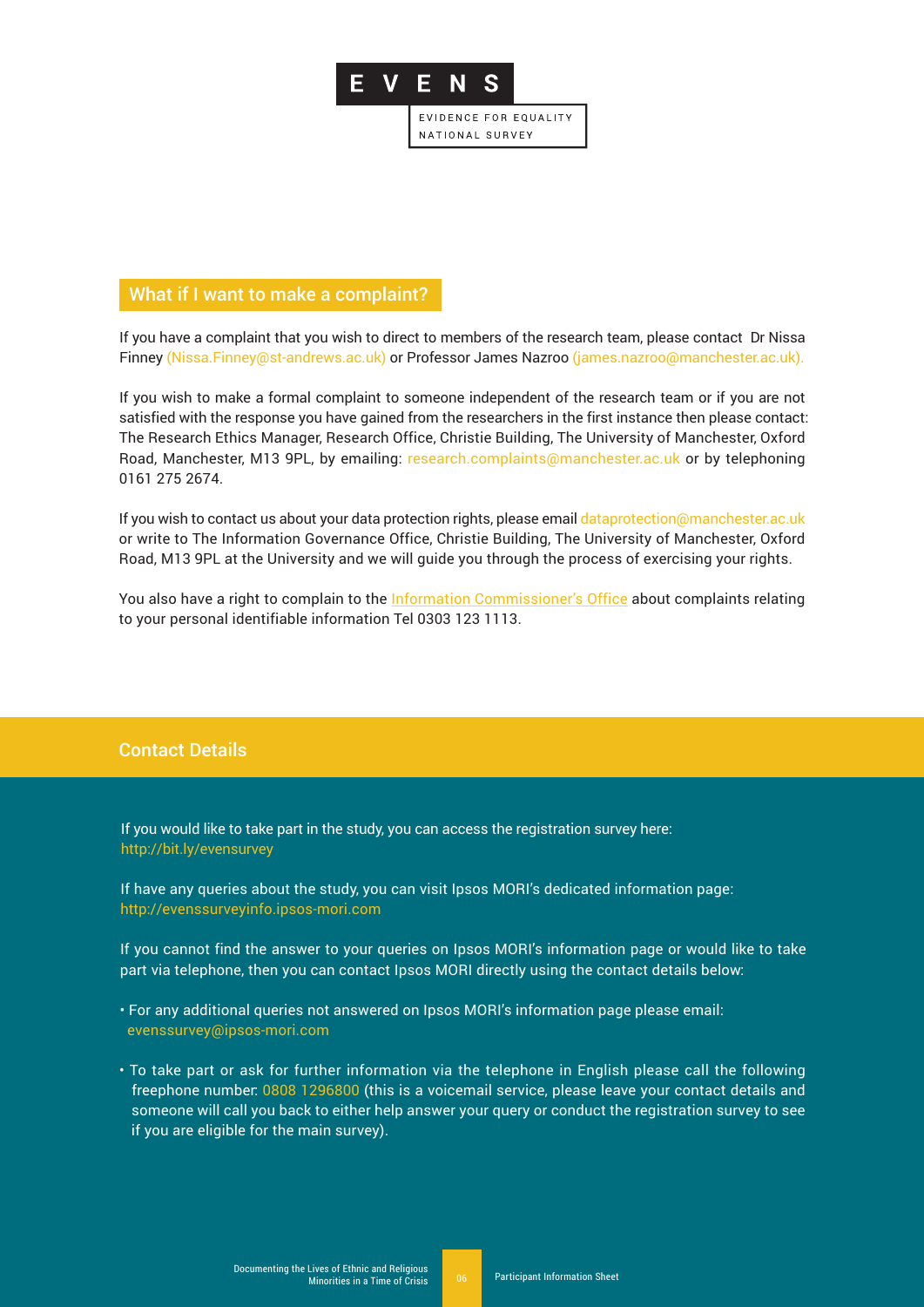

• To take part or ask for further information via the telephone in one of the languages specified below, so please call one of the following freephone numbers (this is a voicemail retrieval service, please leave your contact details and someone will call you back to either help answer your query or conduct the registration survey to see if you are eligible for the main survey).

| Language          | <b>Freephone number</b> |
|-------------------|-------------------------|
| Arabic            | 0800 470 2983           |
| Bengali           | 0800 470 2965           |
| <b>Chinese</b>    | 0800 470 2986           |
| Gujarati          | 0800 470 2989           |
| Polish            | 0800 470 2987           |
| Portuguese        | 0800 470 2977           |
| Punjabi: Gurmukhi | 0800 470 2978           |
| Punjabi: Urdu     | 0800 470 2979           |
| Romanian          | 0800 470 2980           |
| Somali            | 0800 470 2981           |
| <b>Turkish</b>    | 0800 470 2982           |
| Urdu              | 0800 470 2984           |
| Welsh             | 0800 470 2985           |
|                   |                         |

 There are also a number of organisations listed here that you can contact for support:

#### AGE UK

Age UK's advice line is a free, confidential national phone service for older people, their families, friends, carers and professionals. The team will give you information that is reliable and up to date and help you to access the advice you need.

The advice service for matters concerning money, care, health, housing or other advice topic can be contacted any day of the year, between 8am and 7pm. Tel: 0800 055 6112

Website: www.ageuk.org.uk

Citizens Advice

A network of independent charities offering confidential advice online, on the phone and in person for free. They can offer advice on benefits, work, debt, housing, family, immigration and health.

Adviceline (England): 03444 111 444

Adviceline (Wales): 03444 77 20 20

Adviceline (Scotland): 0800 028 1456

All lines available 9am to 5pm, Monday to Friday.

Website: www.citizensadvice.org.uk (England & Wales)

Website: www.cas.org.uk (Scotland)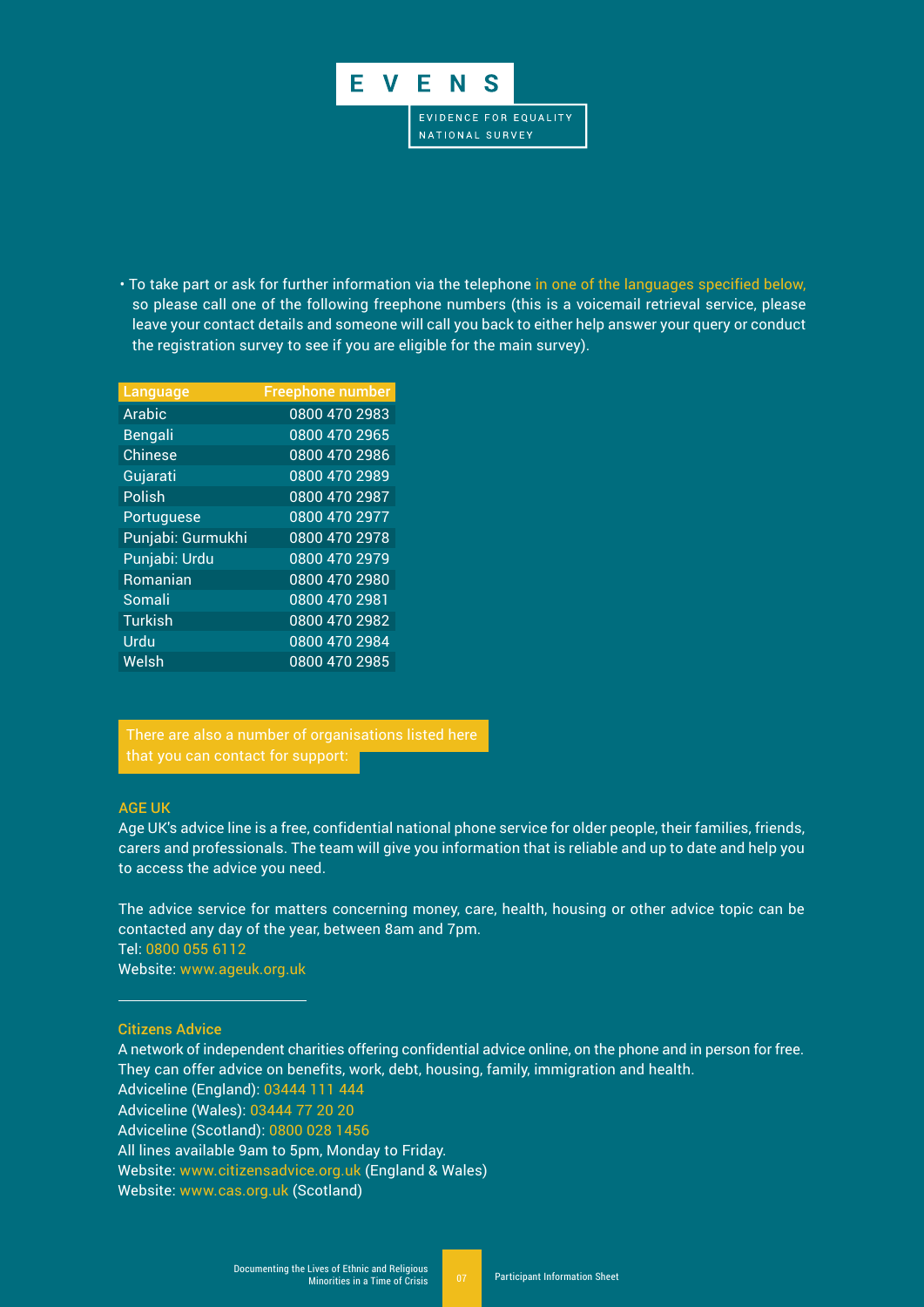

Chat lets you talk to a trained adviser online. You can:

- Talk to them about a debt problem www.citizensadvice.org.uk/about-us/contact-us/contact-us/ chat-service-money-and-debt. Help is usually available between 8am and 7pm, Monday to Friday
- Talk to them about any other kind of problem www.citizensadvice.org.uk/about-us/contact-us/contact-us/web-chat-service. Help is usually available between 10am and 4pm, Monday to Friday

#### Covid-19 Mutual Aid

There are local groups in your area to support communities experiencing difficulty due to Covid-19. Visit: www.covidmutualaid.org and enter your area or post code to locate your nearest support group.

#### Cruse Bereavement

The Cruse Bereavement Care Freephone National Helpline is staffed by trained bereavement volunteers, who offer emotional support to anyone affected by bereavement Phone: 0844 477 9400 (Monday to Friday, 9am to 5pm) Website: www.cruse.org.uk

#### Equality Advisory Support Service (EASS)

The EASS has a Helpline to give information and guidance on discrimination and human rights issues. The service is free and fully accessible by phone, email, fax, post, video link for those who wish use BSL and has access to advocacy services for those with mental ill health and people with a learning disability. Chat facilities will also be launched soon.

Opening Times: Monday to Friday 9am-7pm and Saturday 10am-2pm.

Advice Line: 0808 800 0082

Textphone: 0808 800 0084

Website: www.equalityadvisoryservice.com

#### MIND

MIND campaign to provide advice and support to empower anyone experiencing a mental health problem. They campaign to improve services, raise awareness and promote understanding. You can contact MIND on their Infoline, 9am to 6pm, Mondays to Fridays (except Bank Holidays): 0300 123 3393 Email: info@mind.org.uk

Website: www.mind.org.uk Text: 86463

#### National Debtline

They have a proven track record of giving expert debt advice for over 25 years. They promise to provide expert debt advisers who are supportive and trained to a high standard. Call for free debt advice on 0808 808 4000 Monday to Friday, 9am - 8pm and Saturday 9.30am - 1pm Website: www.nationaldebtline.org